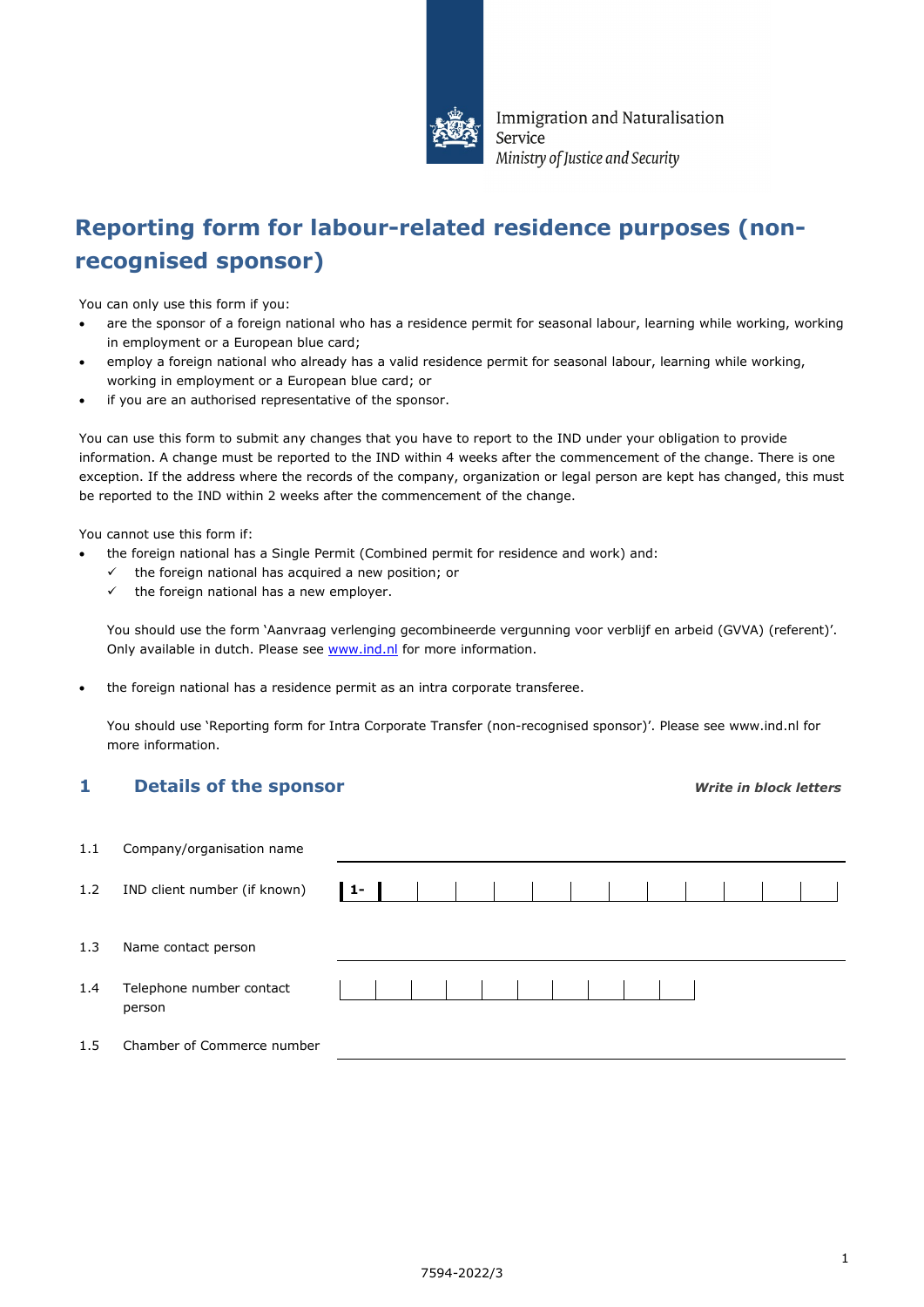## **2 Details of the authorised representative (if applicable)** *Write in block letters*

| 2.1 | Company name                                  |                                            |  |  |  |  |  |  |  |  |  |
|-----|-----------------------------------------------|--------------------------------------------|--|--|--|--|--|--|--|--|--|
| 2.2 | Name of authorised<br>representative          |                                            |  |  |  |  |  |  |  |  |  |
| 2.3 | Name of contact person                        |                                            |  |  |  |  |  |  |  |  |  |
| 2.4 | Correspondence address                        | <b>Street</b>                              |  |  |  |  |  |  |  |  |  |
|     |                                               | Number                                     |  |  |  |  |  |  |  |  |  |
|     |                                               | Postcode                                   |  |  |  |  |  |  |  |  |  |
|     |                                               | Town                                       |  |  |  |  |  |  |  |  |  |
|     |                                               |                                            |  |  |  |  |  |  |  |  |  |
| 2.5 | Telephone number                              |                                            |  |  |  |  |  |  |  |  |  |
| 2.6 | E-mail                                        |                                            |  |  |  |  |  |  |  |  |  |
| 3   | <b>Details of the foreign national</b>        | <b>Write in block letters</b>              |  |  |  |  |  |  |  |  |  |
| 3.1 | V-number (if known)                           |                                            |  |  |  |  |  |  |  |  |  |
| 3.2 | Citizen Service Number (if                    |                                            |  |  |  |  |  |  |  |  |  |
| 3.3 | known)<br>Name<br>(as stated in the passport) | Surname                                    |  |  |  |  |  |  |  |  |  |
|     |                                               | First names                                |  |  |  |  |  |  |  |  |  |
| 3.4 | Sex                                           | Male<br>□<br>$\Box$<br>Female              |  |  |  |  |  |  |  |  |  |
| 3.5 | Date of birth                                 | Year<br>Day<br>Month                       |  |  |  |  |  |  |  |  |  |
| 4   |                                               | Please state the change you want to submit |  |  |  |  |  |  |  |  |  |

*> Please tick the applicable situation*

- The foreign national who had another sponsor and whose sponsor I would like to be *> Proceed to 5*
- The foreign national whose sponsor I am now *> Proceed to 6*
	-
- My position as sponsor *> Proceed to 7*
-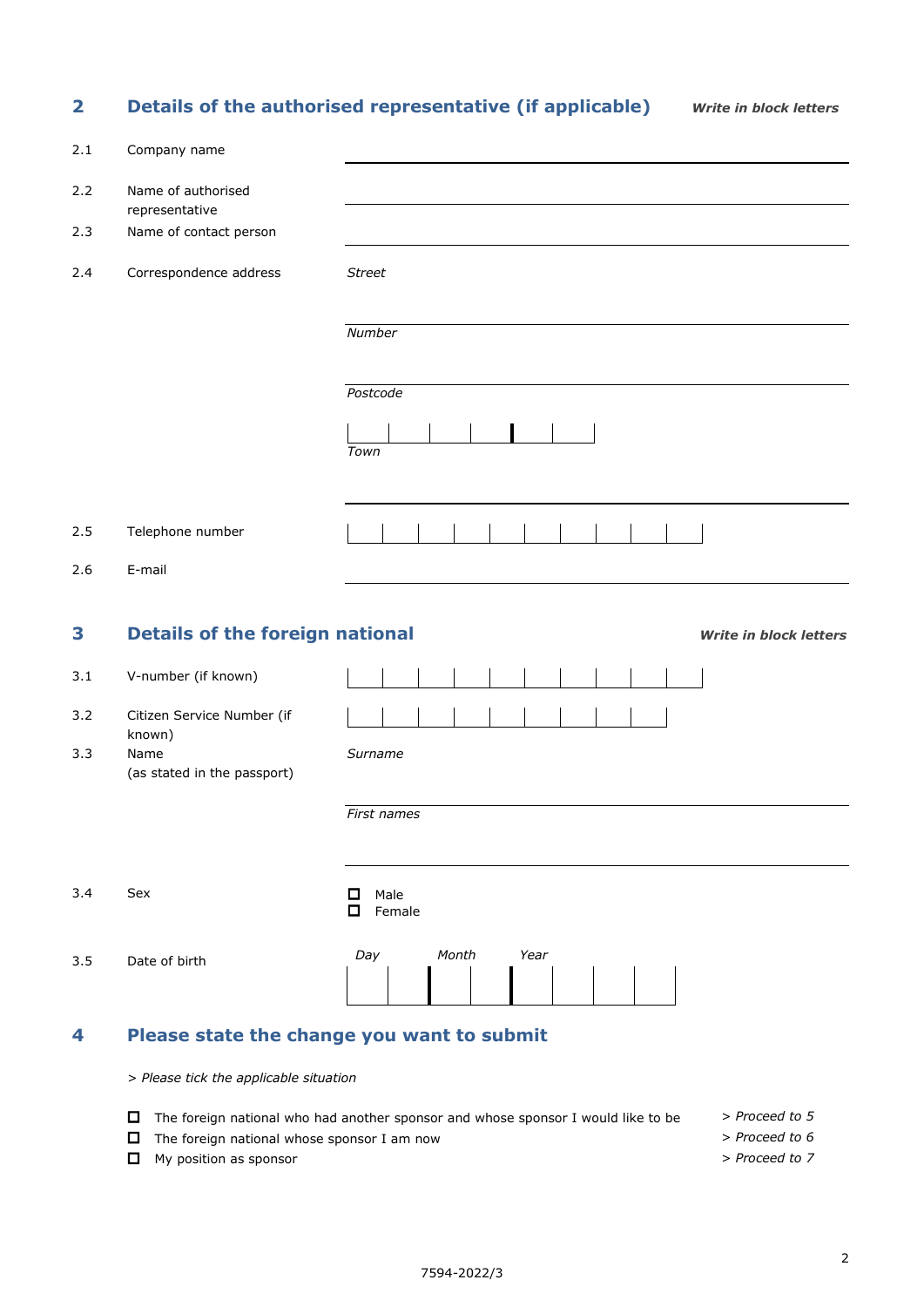## **5 Change of sponsor**

*> Please tick*

 $\Box$  The foreign national has a valid residence permit for the residence purpose of working. By signing this form, the enterprise will present itself as sponsor of the above foreign national as referred to in Article 2a of the Aliens Act and states that the foreign national still meets all conditions for the residence permit.

> Please enclose with this reporting form the completed and signed ['Appendix Declaration due to European](https://ind.nl/en/forms/7675.pdf)  [sanctions against Russia and Belarus'.](https://ind.nl/en/forms/7675.pdf)

*> Proceed to 8 'Date of change'*

### **6 Change with respect to the foreign national**

*> Please tick the applicable situation. If multiple conditions are true then you can tick several boxes. Enter in the 'Comments' box to which situations apply to each situation and give the date.*

- $\Box$  The foreign national no longer wants to come to the Netherlands
- $\Box$  The foreign national no longer stays in the Netherlands and this change was not reported in good time (within 4 weeks) to the Municipal Personal Records Database (BRP) of the municipality where the foreign national is registered.
- $\Box$  The foreign national is no longer employed by the sponsor
- $\Box$  The foreign national will be performing other work that does not fall under the rules for which the residence permit was issued (the restriction of the residence permit)
- $\Box$  The foreign national does not (or no longer) have lasting and sufficient means of support
- $\Box$  The foreign national has died
- $\Box$  The foreign national who is a spiritual cousellor that presents himself and does not meet his obligation to participate in a civic integration programme.
- $\Box$  Other changes (> please provide an explanation) *Comments*

*> Proceed to 8 'Date of change'*

#### **7 Change with respect to my position as sponsor**

*> Please tick the applicable situation.*

 $\Box$  The address where the accounts of the enterprise, organisation or legal person are kept changes to:

| Address Street |          |  |  |  |  |  |  |  |
|----------------|----------|--|--|--|--|--|--|--|
|                |          |  |  |  |  |  |  |  |
|                |          |  |  |  |  |  |  |  |
|                | Number   |  |  |  |  |  |  |  |
|                |          |  |  |  |  |  |  |  |
|                |          |  |  |  |  |  |  |  |
|                | Postcode |  |  |  |  |  |  |  |
|                |          |  |  |  |  |  |  |  |
|                |          |  |  |  |  |  |  |  |
|                | Town     |  |  |  |  |  |  |  |
|                |          |  |  |  |  |  |  |  |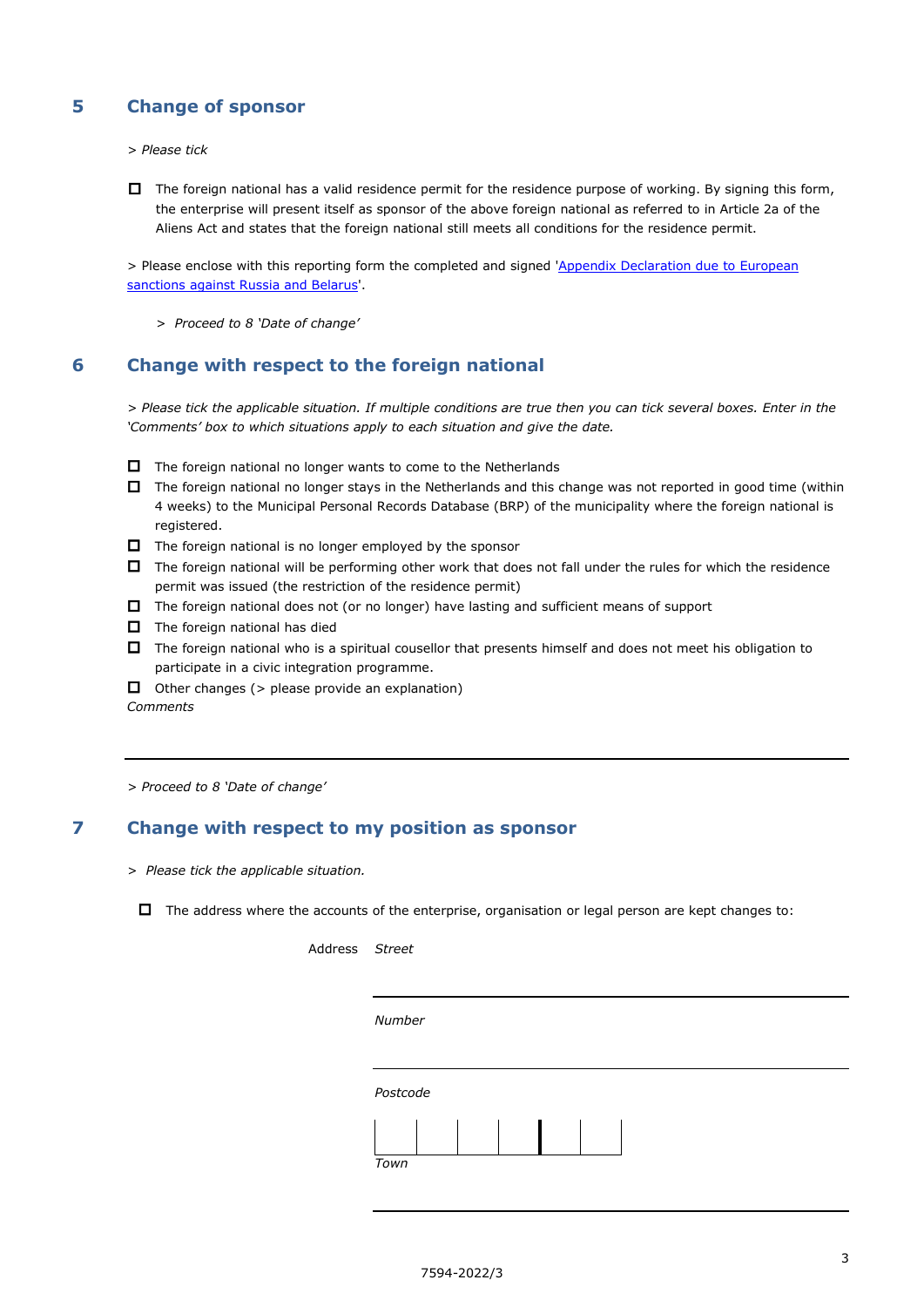$\Box$  The enterprise, organisation or legal person has a different contact person or authorised representative.

|     | It concerns:                                                                     |     | □<br>□ | a contact person<br>an authorised representative |  |  |  |
|-----|----------------------------------------------------------------------------------|-----|--------|--------------------------------------------------|--|--|--|
|     | Name                                                                             |     |        |                                                  |  |  |  |
|     | Telephone number                                                                 |     |        |                                                  |  |  |  |
|     | E-mail                                                                           |     |        |                                                  |  |  |  |
|     | Comments                                                                         |     |        |                                                  |  |  |  |
| 8   | <b>Date of change</b>                                                            |     |        |                                                  |  |  |  |
| 8.1 | From which date the change takes<br>or will take place?                          | Day |        | Month<br>Year                                    |  |  |  |
| 8.2 | If you have not reported the<br>change in time, please provide an<br>explanation |     |        |                                                  |  |  |  |

## **9 Signing**

- 9.1 Name
- 9.2 Place and date *Place*



9.3 Signature (by a person authorised for this purpose)